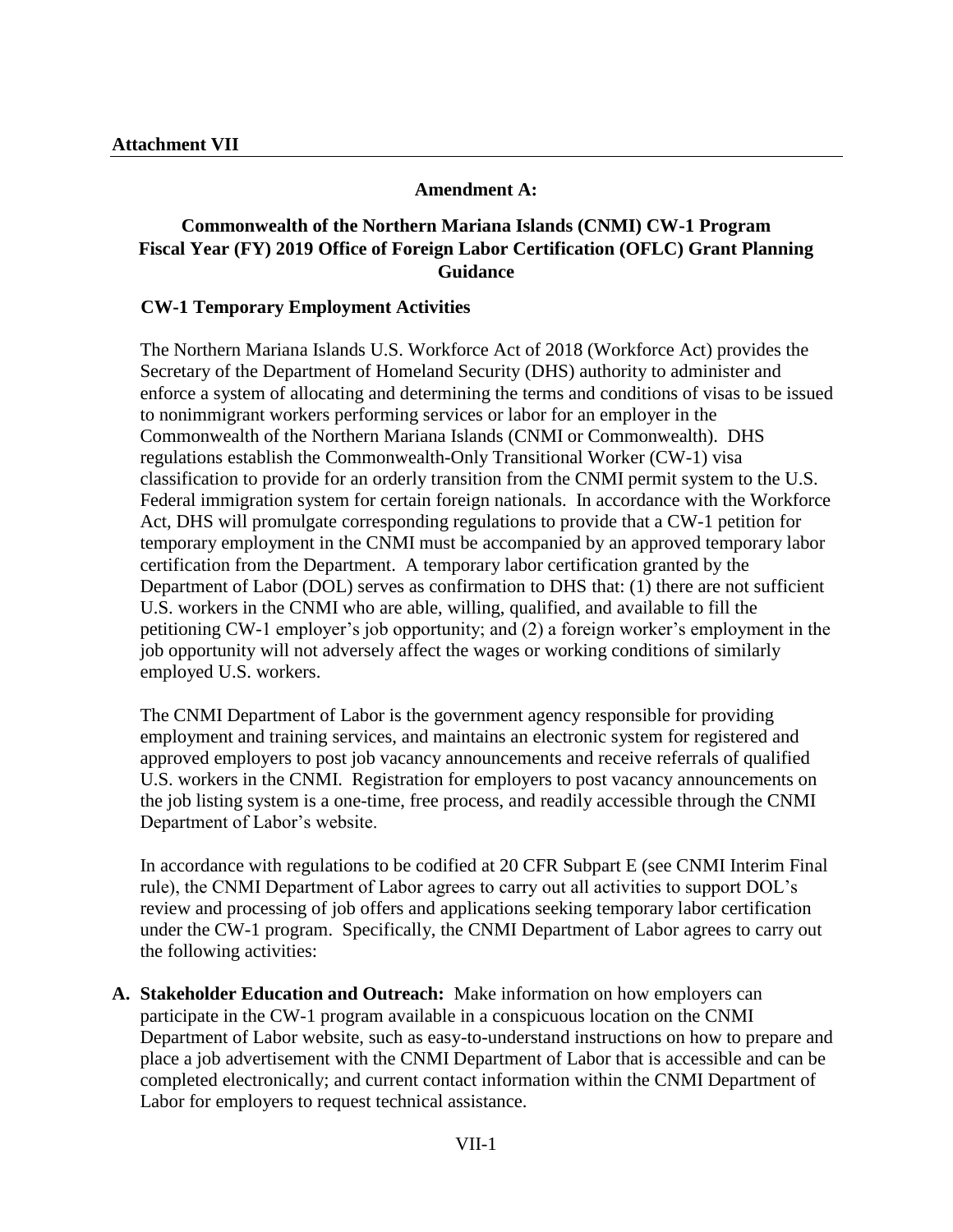No less frequently than once a year, the CNMI Department of Labor will electronically disseminate to employers who routinely use the CW-1 program helpful tips or best practices on obtaining a prevailing wage determination from the National Prevailing Wage Center and preparing high-quality job advertisements. Where requested and funds permitting, the CNMI Department of Labor will participate in local employer roundtables, conferences or other stakeholder forums to present and/or disseminate information related to the CW-1 program.

**B. Placement of CW-1 Job Advertisement:** The employer must place an advertisement with the CNMI Department of Labor for a period of 21 consecutive days. All advertisements must satisfy the requirements to be codified in 20 CFR 655.441. (See CNMI Interim Final Rule.)

The CNMI Department of Labor's labor exchange system, at www.marianaslabor.net is accessible to employers required to place a job advertisement in connection with a CW-1 Application for Temporary Employment Certification with DOL, pursuant to provisions in the CNMI Interim Final Rule to be codified at 20 CFR 655.442. The CNMI Department of Labor has a capability for employers to place job advertisements for review in the following manner:

*Please check all that apply:*

Self-services by accessing the CNMI Department of Labor's labor exchange system: www.marianaslabor.net

Staff-assisted job offer services by submitting a draft job offers at:

> *[Insert CNMI contact information including email address where employers can submit CW-1 job offer]*

*Please check one of the following:*

 $\Box$ The CNMI Department of Labor's job offer form and/or system **DOES** contain an entry field or option permitting employers to identify that the job offer is being placed in connection with a submitted *Application for Temporary Employment Certification* for CW-1 workers;

# **OR**

The CNMI Department of Labor's job offer form and/or system **DOES NOT** contain an entry field or option permitting employers to identify that the job offer is being placed in connection with a submitted *Application for Temporary Employment Certification* for CW-1 workers. Therefore, employers can provide the regulatory required notification to the CNMI Department of Labor in the following manner: